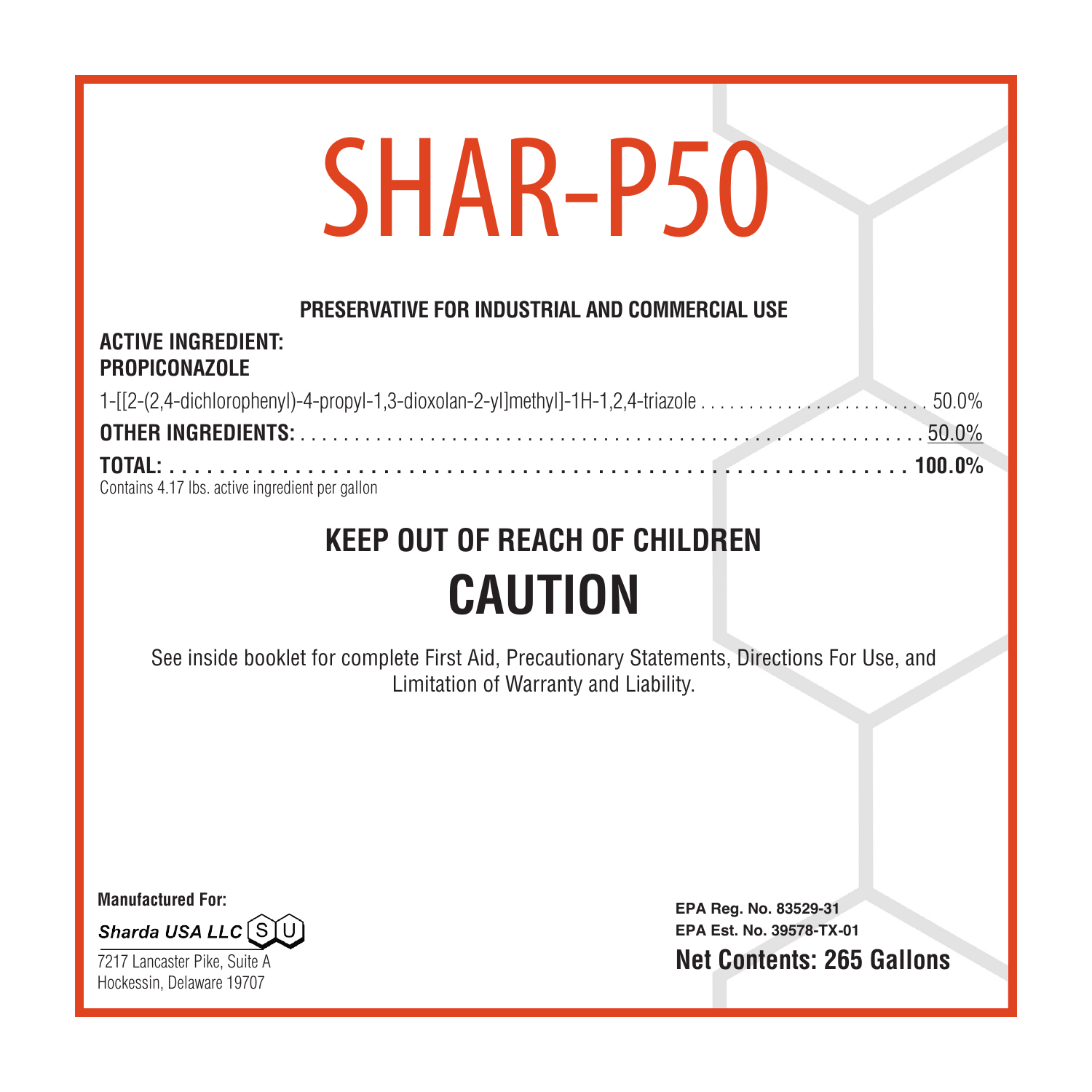| <b>FIRST AID</b>                                                                                                                                            |                                                                                                                         |  |
|-------------------------------------------------------------------------------------------------------------------------------------------------------------|-------------------------------------------------------------------------------------------------------------------------|--|
| <b>IF SWALLOWED</b>                                                                                                                                         | • Call a poison control center or doctor immediately for treatment advice.                                              |  |
|                                                                                                                                                             | • Have person sip a glass of water if able to swallow.                                                                  |  |
|                                                                                                                                                             | • Do not induce vomiting unless told to do so by a poison control center or doctor.                                     |  |
|                                                                                                                                                             | • Do not give anything by mouth to an unconscious person.                                                               |  |
| IF ON SKIN OR CLOTHING                                                                                                                                      | • Take off contaminated clothing.                                                                                       |  |
|                                                                                                                                                             | • Rinse skin immediately with plenty of water for 15-20 minutes.                                                        |  |
|                                                                                                                                                             | • Call a poison control center or doctor for treatment advice.                                                          |  |
| <b>IF IN EYES</b>                                                                                                                                           | • Hold eye open and rinse slowly and gently with water for 15-20 minutes. Remove contact lenses, if present, after      |  |
|                                                                                                                                                             | the first 5 minutes, then continue rinsing eye.                                                                         |  |
|                                                                                                                                                             | • Call a poison control center or doctor for treatment advice.                                                          |  |
| <b>IF INHALED</b>                                                                                                                                           | • Move person to fresh air.                                                                                             |  |
|                                                                                                                                                             | • If person is not breathing, call 911 or an ambulance, then give artificial respiration, preferably mouth to mouth, if |  |
|                                                                                                                                                             | possible.                                                                                                               |  |
|                                                                                                                                                             | • Call a poison control center or doctor for treatment advice.                                                          |  |
| <b>HOT LINE NUMBER:</b>                                                                                                                                     |                                                                                                                         |  |
| Have the product container or label with you when calling a poison control center, doctor, or going for treatment. For 24-hour medical emergency assistance |                                                                                                                         |  |
| (human or animal) call 1-800-222-1222. For chemical emergency assistance (spill, leak, fire, or accident) call: CHEMTREC 1-800-424-9300.                    |                                                                                                                         |  |
| <b>NOTE TO PHYSICIAN</b>                                                                                                                                    |                                                                                                                         |  |

There is no specific antidote for **SHAR-P50**. Give a saline laxative and supportive therapy.

#### **PRECAUTIONARY STATEMENTS HAZARDS TO HUMANS AND DOMESTIC ANIMALS CAUTION**

Harmful if swallowed or absorbed through skin. Causes moderate eye irritation. Avoid contact with eyes, skin, or clothing. Wash thoroughly with soap and water after handling and before eating, drinking, chewing gum, using tobacco or using the toilet.

#### **Personal Protective Equipment (PPE)**

Some materials that are chemical-resistant to this product are barrier laminate gloves. Follow the instructions for category G, on the chemical-resistance category selection chart in the EPA Label Review Manual, 3rd Edition (EPA-735-B-03-001, August 2003).

#### **Applicators, and other handlers must wear:**

- long-sleeved shirt and long pants
- shoes and socks
- chemical-resistant gloves
- protective eyewear

Follow manufacturer's instructions for cleaning/maintaining PPE. If no such instructions for washables exist, use detergent and hot water. Keep and wash PPE separately from other laundry.

Discard clothing or other absorbent materials that have been drenched or heavily contaminated with this product's concentrate. Do not reuse them.

#### **User Safety Instructions**

Users must wash hands before eating, drinking, chewing gum, using tobacco, or using the toilet.

Users must remove clothing/PPE immediately if pesticide gets inside, then wash thoroughly and put on clean clothing. Users must remove PPE immediately after handling this product. Wash the outside of gloves before removing. As soon as possible, wash thoroughly and change into clean clothing.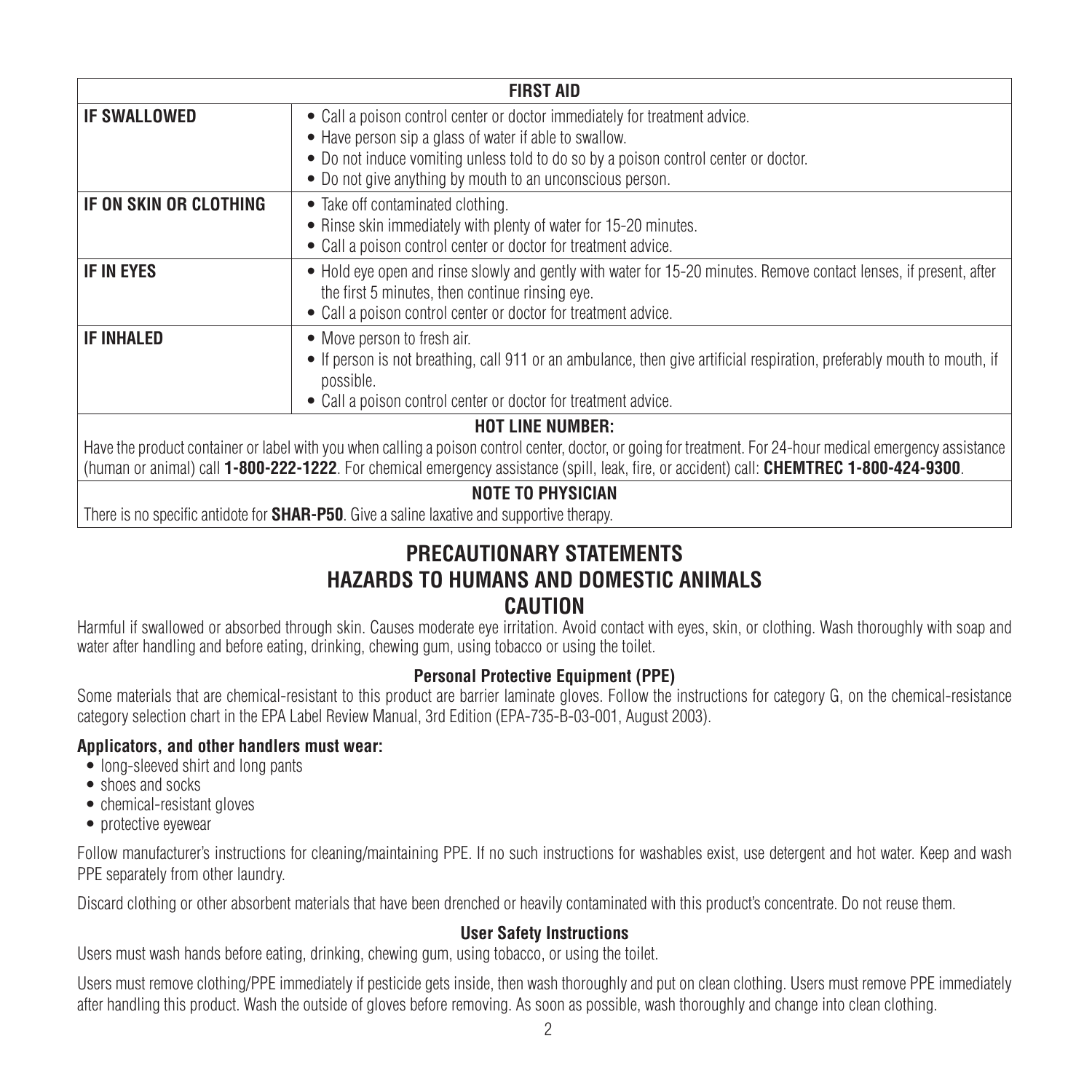#### **ENVIRONMENTAL HAZARDS**

This product is toxic to fish and shrimp. Do not apply directly to water. Do not contaminate water when disposing of equipment wastewater. Do not discharge effluent containing this product into lakes, streams, ponds, estuaries, oceans, or other waters unless in accordance with the requirements of a National Pollutant Discharge Elimination System (NPDES) permit and the permit authority has been notified in writing prior to discharge. Do not discharge effluent containing this product to sewer systems without previously notifying the local sewage treatment plant authority. For guidance contact your local State Water Board or Regional Office of the Environmental Protection Agency.

#### **STORAGE AND DISPOSAL**

Do not contaminate water, food, or feed by storage or disposal.

**PESTICIDE STORAGE:** Store in original container in a cool, dry place.

**PESTICIDE DISPOSAL:** Pesticide wastes are toxic. Improper disposal of excess pesticide, spray mixture, or rinsate is a violation of federal law. If these wastes cannot be disposed of by use according to label instructions, contact your State Pesticide or Environmental Control Agency, or the Hazardous Waste representative at the nearest EPA regional office for guidance.

**CONTAINER DISPOSAL: Nonrefillable Container (equal to or less than 5 gallons):** Nonrefillable container. Do not reuse or refill this container. Triple rinse container promptly after emptying. Triple rinse as follows: Empty the remaining contents into application equipment or a mix tank and drain for 10 seconds after the flow begins to drip. Fill the container ¼ full with water and recap. Shake for 10 seconds. Pour rinsate into application equipment or a mix tank or store rinsate for later use or disposal. Drain for 10 seconds after the flow begins to drip. Repeat this procedure two more times. Then offer for recycling (if available), or dispose of in a sanitary landfill, or by other state and local approved procedures.

**Nonrefillable Container (greater than 5 gallons):** Nonrefillable container. Do not reuse or refill this container. Triple rinse container promptly after emptying. Triple rinse as follows: Empty the remaining contents into application equipment or a mix tank. Fill the container ¼ full with water. Replace and tighten closures. Tip container on its side and roll it back and forth, ensuring at least one complete revolution, for 30 seconds. Stand the container on its end and tip it back and forth several times. Empty the rinsate into application equipment or a mix tank or store rinsate for later use or disposal. Repeat this procedure two more times. Then offer for recycling (if available) or reconditioning, or dispose of in a sanitary landfill, or by other state and local approved procedures.

**REFILLABLE CONTAINER:** Refill this container with pesticide only. Do not reuse this container for any other purpose. Cleaning the container before final disposal is the responsibility of the person disposing of the container. Cleaning before refilling is the responsibility of the refiller. To clean the container before final disposal, empty the remaining contents from this container into application equipment or mix tank. Fill the container about 10 percent full with water. Agitate vigorously or recirculate water with the pump for 2 minutes. Pour or pump rinsate into application equipment or rinsate collection system. Repeat this rinsing procedure two more times.

Batch (lot) Code:

**DIRECTIONS FOR USE:** It is a violation of federal law to use this product in a manner inconsistent with its labeling.

#### **SAPSTAIN AND MOLD CONTROL:**

**SHAR-P50** is used to control sap stain and mold in freshly cut hardwood and softwood lumber, poles, posts, timbers and other wood products. Examples of wood products include:

Logs: Fungal staining can be inhibited in freshly debarked logs used for log home construction, export, yarding prior to sawing and other purposes.

Wood Furnish: Engineered wood composites, such as particle board, wafer board, oriented strand board, and similar products can be protected from fungal discoloration during storage by treatment with **SHAR-P50**.

Wood Chips/Saw Dust: Treatment of wood chips, saw dust or other similar by products intended for papermaking (Not for food grade/food contact paper of paper board) reduces fungal discoloration and lowers bleaching requirements for finished paper products.

Plywood Veneer: Treatment with **SHAR-P50** is effective for freshly peeled green veneer and other similar plywood furnish that can be especially subject to sap stain and mold development that can interfere with appearance or laminating adhesive performance.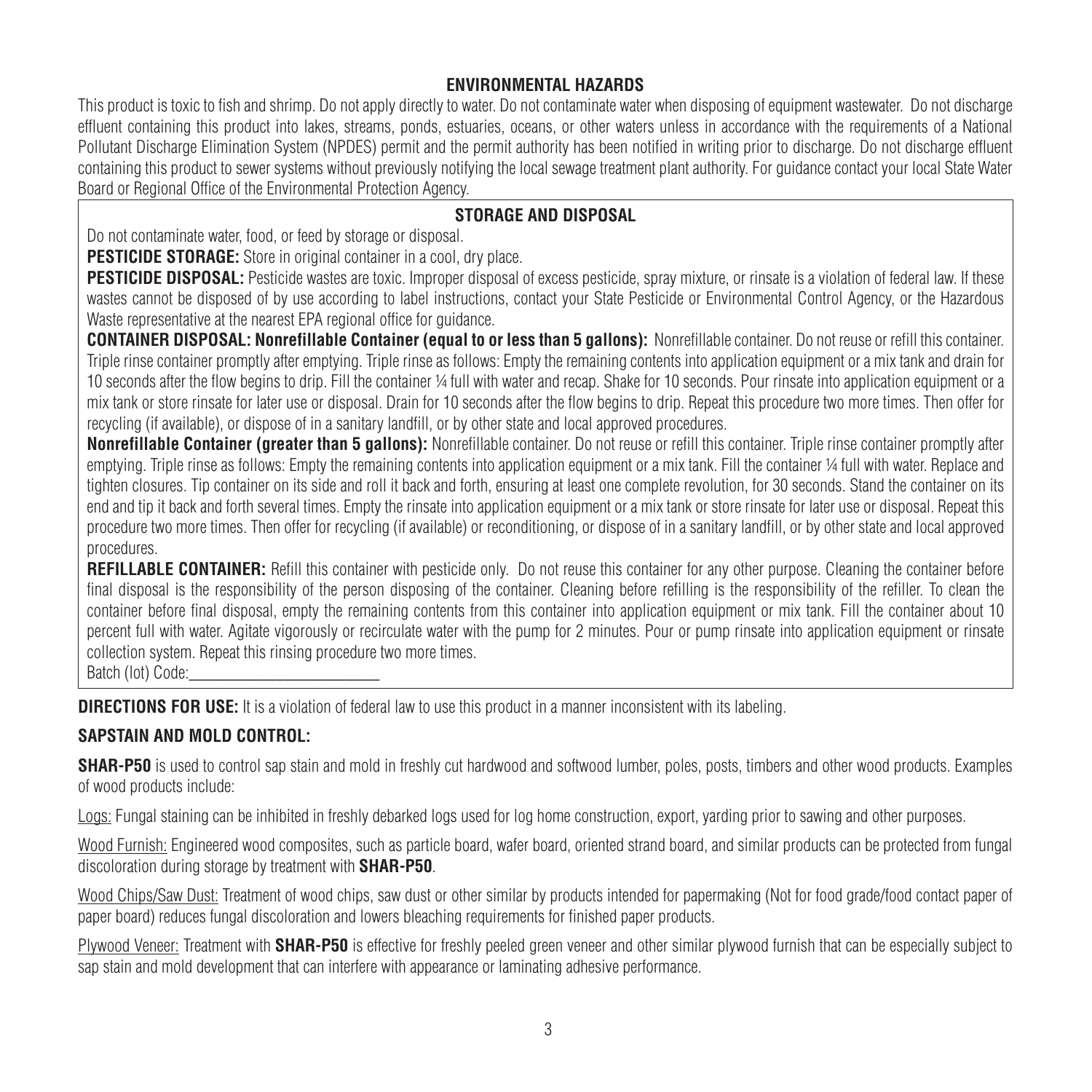**SHAR-P50** is used to control sap stain and mold in freshly cut hardwood and softwood lumber, logs, poles, posts, and timbers. **SHAR-P50** is applied by dipping or spraying the wood until complete surface wetting is achieved.

For bulk dip tanks, **SHAR-P50** is diluted by using 0.06 gallons (0.5 gallon **SHAR-P50** in 800 gallons of water) to 0.5 gallon **SHAR-P50** in 100 gallons of water. Agitate vigorously until completely dispersed.

For conventional spray systems, a 0.12% to 0.9% **SHAR-P50** spray solution is used. For example, in a 100 gallon day tank, 0.12 to 0.9 gallons of **SHAR-P50** are added to the day tank and then enough water is added to bring the total volume up to 100 gallons of solution.

In electrostatic spray applications, **SHAR-P50** dilution is not required, treatment strength is varied by number of application nozzles used and line speed. Rates, for all applications used will vary according to temperature, humidity, wood moisture, storage conditions, etc.

Remove sawdust and other debris from treating solution on a regular basis to maintain correct concentration of **SHAR-P50** in application solution. To prevent fungal attack below the surface of the wood, freshly sawn lumber must be treated within 24 hours. Treated lumber must be protected from rain and removed from direct soil/ground contact.

#### **DECAY AND STAIN PROTECTION**

**DESCRIPTION: SHAR-P50** is a wood preservative concentrate that requires dilution with water prior to use on wood products to protect against decay (brown and white rot) and staining fungi (blue stain).

**Product Uses:** For application to millwork, shingles, shakes, siding, plywood, and structural lumber & composites that are used in above ground applications only. Do not use on wood which will come in contact with food.

**Wood Preparation:** Machine, cut, glue, and sand wood as desired before treating. Do not use over previously finished or stained wood without stripping off old finish. Wood must be clean and dry before treatment. Wood for pressure treatment must be kiln dried or air seasoned to moisture content of about 25% or less, that will permit adequate penetration of preservative during treatment.

**Treatment:** Apply by immersion, roller coater, flood, spray, brush or pressure treatment processes (double vacuum, full-cell or modified full-cell). For nonpressure application methods, mix 1-2 gallons of **SHAR-P50** with water to achieve 100 gallons of treating solution at the concentration of 0.5%-1% a.i., respectively. Wood products to be treated by the bundle-dipping process must be completely immersed for three (3) minutes. Individual wood pieces treated by immersion, roller-coated or flood must be treated for at least fifteen (15) seconds. Coverage for brush and spray application is approximately 150 square feet per gallon of treating solution, but varies by the species and condition of the wood. Pressure treatment must be performed according to the methods described in the American Wood Preservers Association (AWPA) Standards. A minimum propiconazole retention level of 0.025 pounds per cubic foot (pcf) is recommended. All treated wood must be held on the drip pan until drippage has stopped. Any surface, cut after first treatment must be retreated using 1% a.i. concentration solution.

**Finishing:** Before glazing, staining, painting, varnishing, or application of water repellents, treated wood must be completely dry and odor-free. For nonpressure applications, allow 4-8 hours drying time under average temperature and humidity conditions; treated wood can be heat dried for plant protection. Pressure-treated wood requires drying after treatment to a moisture content suitable for the type of coating to be applied.

**Clean-up:** Use water to remove wet **SHAR-P50** wood preservative from all surfaces, brushes and rollers.

#### **COATINGS, CAULKS, SEALANTS, ADHESIVES, AND INKS**

This product may not be used in food grade coatings, adhesives, paper and paperboard, which will come into contact with food.

Sufficient mixing to ensure adequate dispersion of the biocide is required. **SHAR-P50** must be used at levels between 0.1 and 2.4% based on the total weight of the formulation to inhibit fungal disfigurement and deterioration. For solvent-based formulations, **SHAR-P50** can be dissolved in aromatic solvents or combination of aromatic and aliphatic solvents and added in the letdown or added directly to the finished product. For water-thinned latex emulsion formulation, **SHAR-P50** can be premixed with the wetting agent and added to the pigment slurry or simply added to the let down or finished product.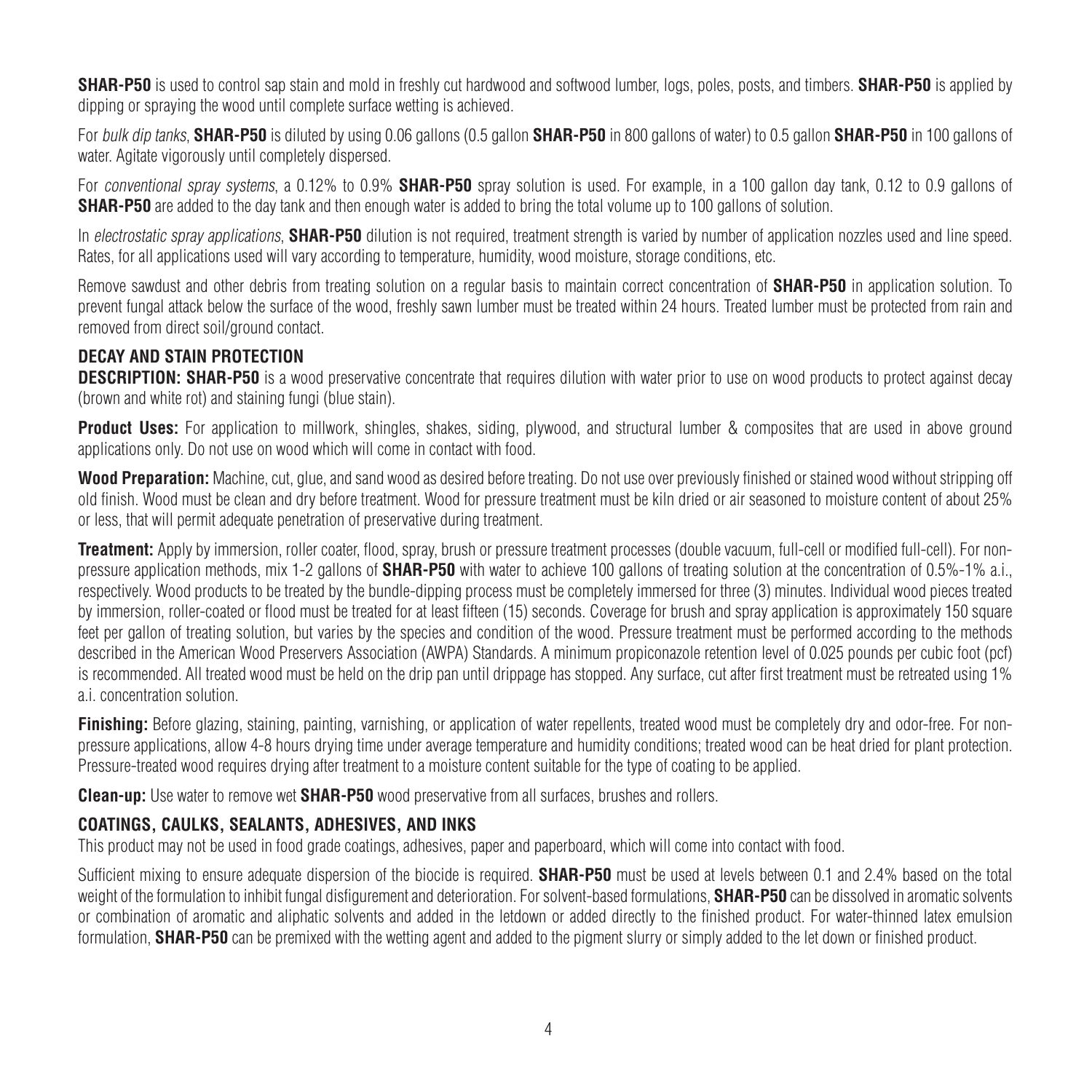#### **METALWORKING FLUIDS**

Use **SHAR-P50** to inhibit fungal degradation of water based and water emulsifiable cutting fluids and coolants used in metalworking operations. Prior to using metalworking fluids, add **SHAR-P50** to the fluid concentrate or to the diluted metalworking fluid in an amount which will provide 50 to 700 ppm active ingredient in the diluted fluid.

#### **CONDITIONS OF SALE AND LIMITATION WARRANTY AND LIABILITY**

**NOTICE:** Read the entire Directions for Use and Conditions of Sale and Limitation of Warranty and Liability before buying or using this product. If the terms are not acceptable, return the product at once, unopened, and the purchase price will be refunded.

The Directions for Use of this product must be followed carefully. It is impossible to eliminate all risks inherently associated with the use of this product. Ineffectiveness or other unintended consequences may result because of such factors as manner of use or application, weather, presence of other materials or other influencing factors in the use of the product, which are beyond the control of Sharda USA LLC or Seller. To the extent consistent with applicable law, all such risks shall be assumed by Buyer and User, and Buyer and User agree to hold Sharda USA LLC and Seller harmless for any claims relating to such factors.

Sharda USA LLC warrants that this product conforms to the chemical description on the label and is reasonably fit for the purposes stated in the Directions for Use, subject to the inherent risks referred to above, when used in accordance with directions under normal use conditions. This warranty does not extend to the use of this product contrary to label instructions, or under conditions not reasonably foreseeable to or beyond the control of Seller or Sharda USA LLC and Buyer and User assume the risk of any such use. SHARDA USA LLC MAKES NO WARRANTIES OF MERCHANTABILITY OR OF FITNESS FOR A PARTICULAR PURPOSE NOR ANY OTHER EXPRESS OR IMPLIED WARRANTY EXCEPT AS STATED ABOVE.

To the extent consistent with applicable law, neither Sharda USA LLC or Seller shall be liable for any incidental, consequential or special damages resulting from the use or handling of this product. TO THE EXTENT CONSISTENT WITH APPLICABLE LAW, THE EXCLUSIVE REMEDY OF THE USER OR BUYER, AND THE EXCLUSIVE LIABILITY OF SHARDA USA LLC AND SELLER FOR ANY AND ALL CLAIMS, LOSSES, INJURIES OR DAMAGES (INCLUDING CLAIMS BASED ON BREACH OF WARRANTY, CONTRACT, NEGLIGENCE, TORT, STRICT LIABILITY OR OTHERWISE) RESULTING FROM THE USE OR HANDLING OF THIS PRODUCT, SHALL BE THE RETURN OF THE PURCHASE PRICE OF THE PRODUCT OR, AT THE ELECTION OF SHARDA USA LLC OR SELLER, THE REPLACEMENT OF THE PRODUCT.

Sharda USA LLC and Seller offer this product, and Buyer and User accept it, subject to the foregoing Conditions of Sale and Limitation of Warranty and Liability, which may not be modified except by written agreement signed by a duly authorized representative of Sharda USA LLC.